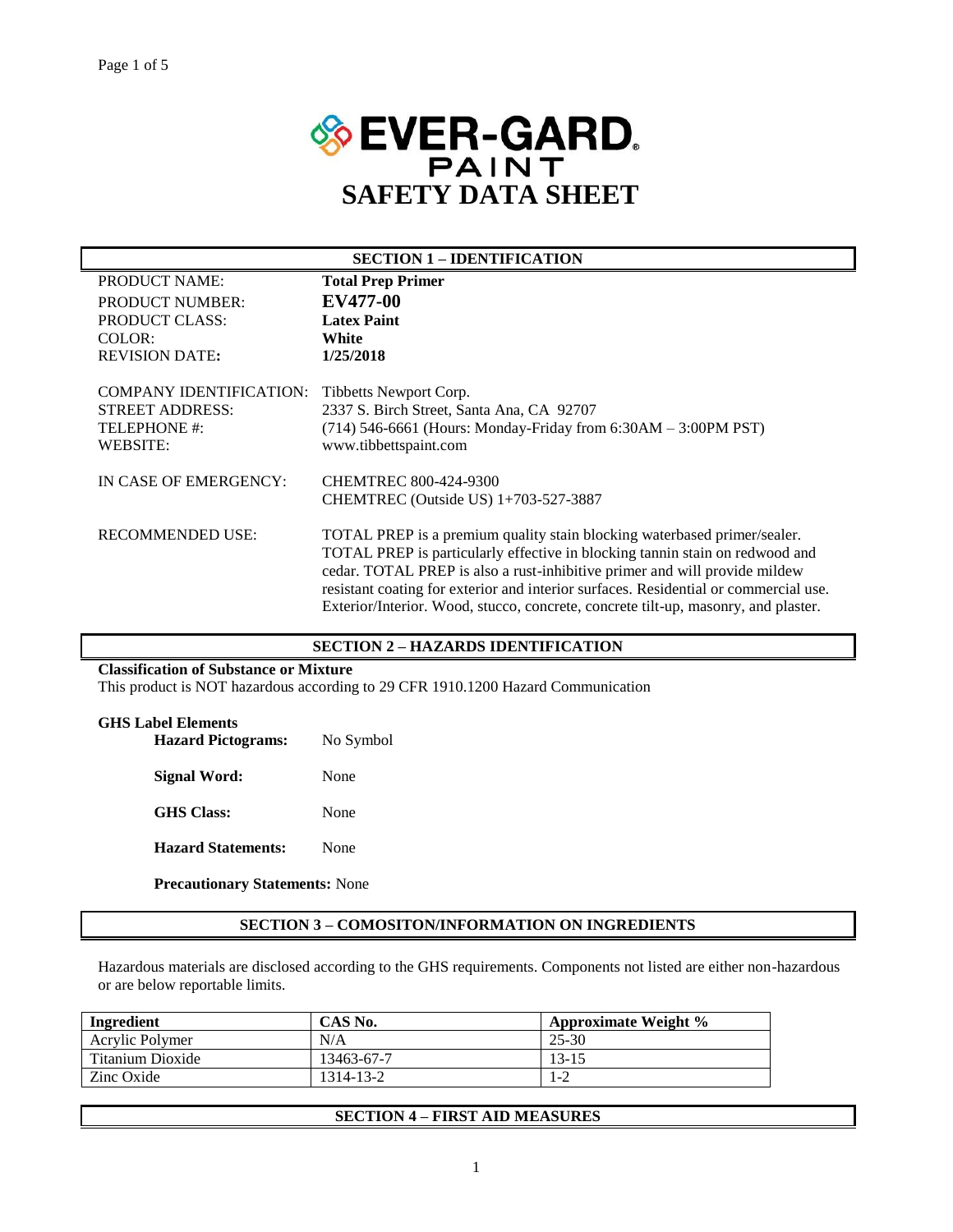| <b>Description of Necessary Measures</b> |                                                                                                                                                             |  |  |  |  |  |
|------------------------------------------|-------------------------------------------------------------------------------------------------------------------------------------------------------------|--|--|--|--|--|
| <b>Skin Contact:</b>                     | Wash with soap and water thoroughly. Seek medical attention if irritation develops.                                                                         |  |  |  |  |  |
| <b>Eye Contact:</b>                      | Rinse with water for several minutes. Seek medical attention if irritation develops.                                                                        |  |  |  |  |  |
| <b>Inhalation:</b>                       | If breathing is difficult, move person to fresh air and keep at rest in comfortable<br>breathing position. Call a physician if symptoms develop or persist. |  |  |  |  |  |
| <b>Ingestion:</b>                        | Rinse mouth. If ingestion of large amount occurs, call a poison control center<br>immediately. Do not induce vomiting.                                      |  |  |  |  |  |

## **Most important symptoms and effects, both acute and delayed**

Most important known symptoms are detailed in Section 2 and Section 11.

**Indication of any immediate medical attention and special treatment needed** No Data Available

| <b>SECTION 5 - FIRE FIGHTING MEASURES</b> |                                                                                                                                                                                                                                                                                                                                                                         |  |  |  |
|-------------------------------------------|-------------------------------------------------------------------------------------------------------------------------------------------------------------------------------------------------------------------------------------------------------------------------------------------------------------------------------------------------------------------------|--|--|--|
| <b>Suitable Extinguishing Media:</b>      | Use extinguishing measures that are appropriate to local circumstances and the<br>surrounding environment. Water Fog, CO <sub>2</sub> , Dry Chemical, Alcohol Resistant Foam.                                                                                                                                                                                           |  |  |  |
| <b>Special Hazards:</b>                   | Carbon oxides                                                                                                                                                                                                                                                                                                                                                           |  |  |  |
| <b>Advice for firefighters:</b>           | Follow recommended procedures in handling fire areas. Wear fire-fighting<br>equipment and self-contained breathing apparatus.<br>If possible, move containers out of the fire area. Cool containers with water spray.                                                                                                                                                   |  |  |  |
| <b>Further Information:</b>               | Pressure may build inside the container.                                                                                                                                                                                                                                                                                                                                |  |  |  |
|                                           | <b>SECTION 6 - ACCIDENTAL RELEASE-MEASURES</b>                                                                                                                                                                                                                                                                                                                          |  |  |  |
| <b>Personal Precautions:</b>              | Use proper personal protective equipment including respirators, goggles, chemical<br>resistant gloves, coveralls. Avoid breathing vapors, mist, or gas. Ensure adequate<br>ventilation. Remove all sources of ignition. Evacuate all personnel to safe areas.<br>Beware of vapors accumulating to form explosive concentrations. Vapors can<br>accumulate in low areas. |  |  |  |
| <b>Environmental Precautions:</b>         | Prevent further leakage or spillage if safe to do so. Do not let product enter<br>drains and waterways.                                                                                                                                                                                                                                                                 |  |  |  |
| <b>Methods for clean-up:</b>              | Soak up with inert absorbent material such as sand or saw dust then place in<br>chemical waste container.                                                                                                                                                                                                                                                               |  |  |  |
|                                           | <b>SECTION 7 - HANDLING AND STORAGE</b>                                                                                                                                                                                                                                                                                                                                 |  |  |  |
| <b>Precautions for Safe Handling:</b>     | Use with adequate ventilation. Avoid breathing excess vapors and prevent contact<br>with eyes, skin, and clothing.                                                                                                                                                                                                                                                      |  |  |  |
| <b>Conditions for Safe Storage:</b>       | Store in a cool, dry, well-ventilated area away from sources of heat, combustible<br>materials, and incompatible substances. Keep container tightly closed.                                                                                                                                                                                                             |  |  |  |
|                                           | <b>SECTION 8 - EXPOSURE CONTROLS/PERSONAL PROTECTION</b>                                                                                                                                                                                                                                                                                                                |  |  |  |
| <b>Engineering Controls:</b>              | Ensure adequate ventilation, especially in confined areas. When ventilation is<br>insufficient to control airborne levels, equip personal protective equipment which                                                                                                                                                                                                    |  |  |  |

meets the OSHA standards.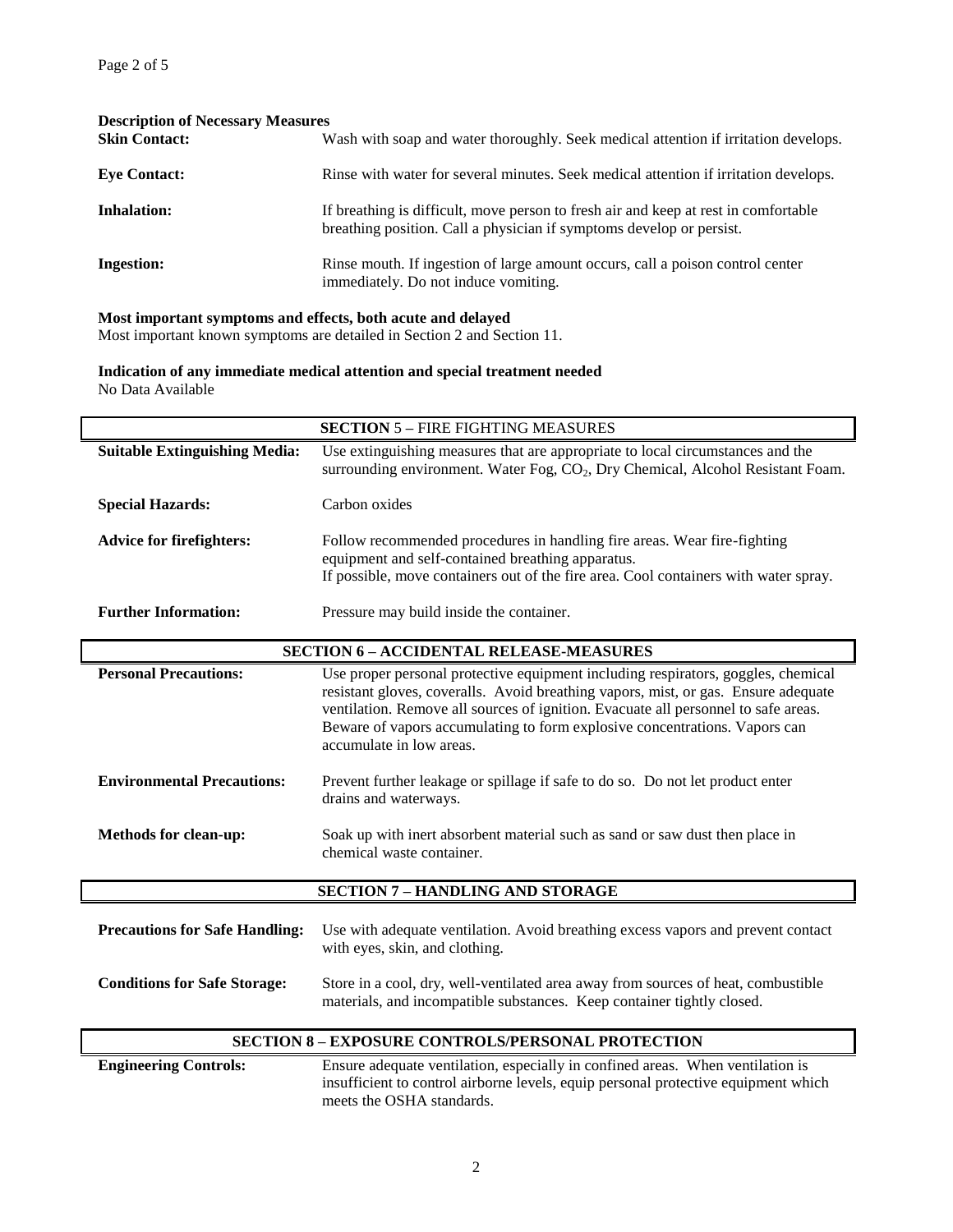| <b>Personal Protective Equipment</b> |                                                                                                                                              |
|--------------------------------------|----------------------------------------------------------------------------------------------------------------------------------------------|
| <b>Eye/Face Protection:</b>          | Wear splash goggles or face shields which are approved by NIOSH.                                                                             |
| <b>Skin Protection:</b>              | Handle with protective chemical resistant gloves.                                                                                            |
|                                      | <b>Respiratory Protection:</b> If air-purifying respirators are appropriate, use respirators and components tested and<br>approved by NIOSH. |
| <b>Hygiene Measures:</b>             | Avoid contact with skin, eyes, and clothing. Remove and wash contaminated                                                                    |

clothing before re-use. Wash thoroughly after handling.

#### **Control Parameters:**

| <b>Chemical Name</b> | CAS No.    | Weight% | <b>Cal-OSHA</b><br>PEL TWA               | <b>OSHA PEL</b><br>TWA | <b>ACGIH TWA</b>  |
|----------------------|------------|---------|------------------------------------------|------------------------|-------------------|
| Titanium Dioxide     | 13463-67-7 | 10-15%  | $5 \text{ mg/m}$<br>(Respirable<br>Dust) | $15 \text{ mg/m}$      | $10 \text{ mg/m}$ |
| Zinc Oxide           | 1314-13-2  | 1-2%    | $5 \text{ mg/m}$                         | $5 \text{ mg/m}$       | $2 \text{ mg/m}$  |

| <b>SECTION 9 - PHYSICAL AND CHEMICAL PROPERTIES</b> |                   |  |  |  |  |
|-----------------------------------------------------|-------------------|--|--|--|--|
| <b>Physical State:</b>                              | Liquid            |  |  |  |  |
| <b>Color:</b>                                       | White             |  |  |  |  |
| Odor:                                               | Slight            |  |  |  |  |
| <b>Odor Threshold:</b>                              | Not Available     |  |  |  |  |
| Density (lbs/gal):                                  | $10.0 - 11.0$     |  |  |  |  |
| pH:                                                 | $8 - 9$           |  |  |  |  |
| VOC Less Water $(g/L)$ :                            | Less than 100     |  |  |  |  |
| <b>Boiling Point (F):</b>                           | No Data           |  |  |  |  |
| <b>Freezing Point (F):</b>                          | No Data           |  |  |  |  |
| <b>Flash Point (F):</b>                             | No Data           |  |  |  |  |
| <b>Evaporation Rate:</b>                            | Slower than ether |  |  |  |  |
| <b>Upper Explosion Limit:</b>                       | No Data           |  |  |  |  |
| <b>Lower Explosion Limit:</b>                       | No Data           |  |  |  |  |
| <b>Vapor Pressure:</b>                              | Not Available     |  |  |  |  |
| <b>Vapor Density:</b>                               | Heavier than air  |  |  |  |  |
| <b>Solubility in Water:</b>                         | Soluble           |  |  |  |  |
| <b>Partition Coefficient:</b>                       | Not Available     |  |  |  |  |
| <b>Auto-Ignition Temp:</b>                          | Not Available     |  |  |  |  |
| <b>Decomposition Temp:</b>                          | Not Available     |  |  |  |  |
| Viscosity (KU):                                     | 95-105            |  |  |  |  |

### **SECTION 10 – STABILITY AND REACTIVITY**

| <b>Reactivity:</b>                         | None  |
|--------------------------------------------|-------|
| <b>Chemical Stability:</b>                 | Stabl |
| <b>Possibility of Hazardous Reactions:</b> | None  |
| <b>Conditions to avoid:</b>                | Heat. |
| <b>Incompatibility:</b>                    | None  |
| <b>Hazardous Decomposition:</b>            | Incor |

**Reactivity:** None known Stable under normal conditions **Possibility of Hazardous Reactions:** None anticipated **None known Hazardous Decomposition:** Incomplete combustion may release carbon monoxide

## **SECTION 11 – TOXICOLOGICAL INFORMATION**

## **Primary routes of exposure and Symptoms**

**Inhalation:** May cause respiratory tract, nose, and throat irritation.

Symptoms may include headache, nausea, dizziness, drowsiness, and confusion.

**Ingestion:** May cause irritation of the mouth, throat, and stomach.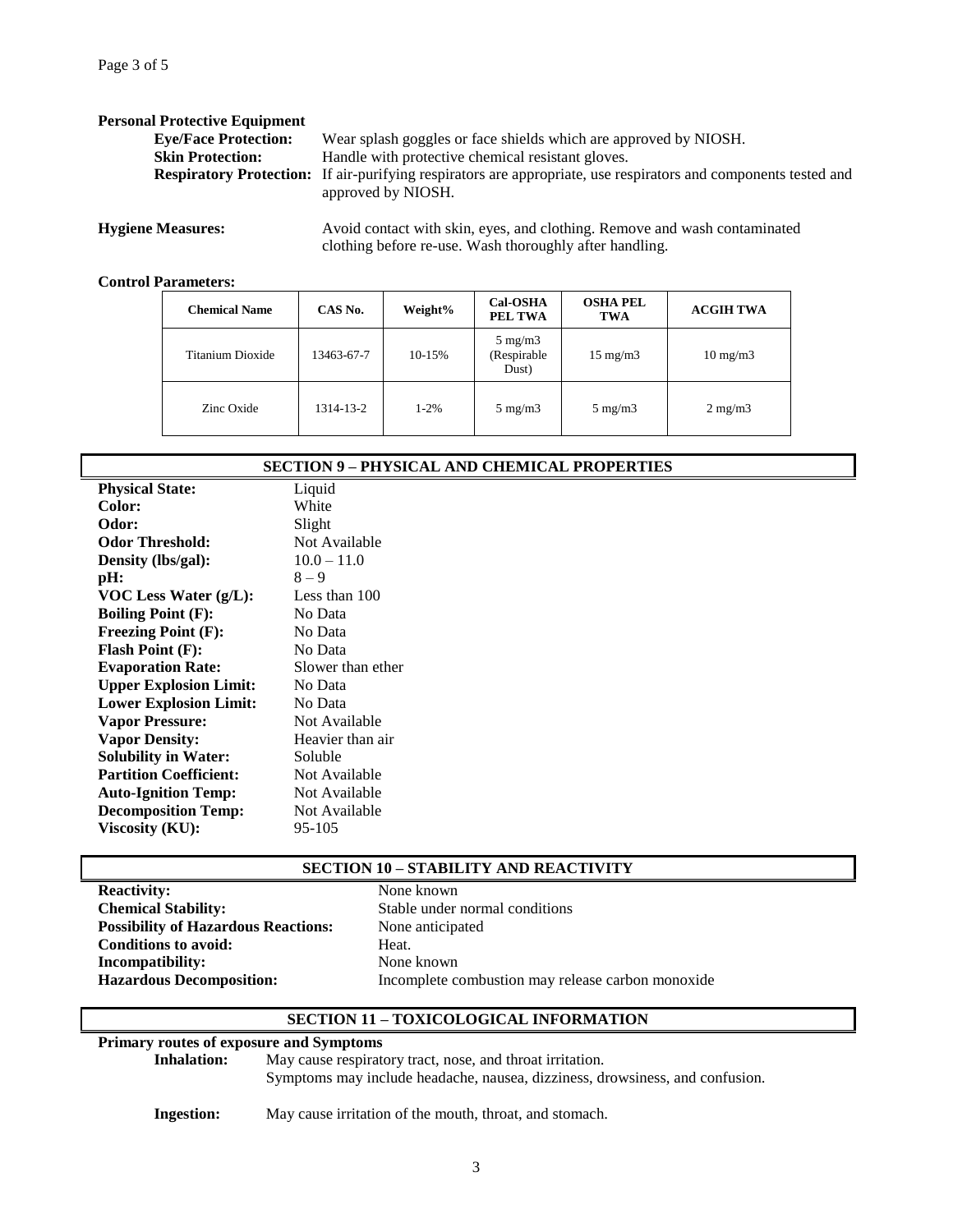#### Can target organs if large quantities are ingested.

**Skin Contact:** May cause skin irritation or drying of skin.

**Eye Contact:** Causes eye irritation.

## **Delayed and immediate effects and also chronic effects from short- and long-term exposure Acute Toxicity by Component:**

Titanium Dioxide

| $>10,000$ mg/kg (Rat)                |
|--------------------------------------|
| $>10,000$ mg/m <sup>3</sup> (Rabbit) |
| $>6.82$ mg/L (Rat, 4 hr)             |
|                                      |

Zinc Oxide

| LD50 Oral:              | $7,950$ mg/kg (Mouse) |
|-------------------------|-----------------------|
| LD50 Dermal:            | Not Available         |
| LC50 Inhalation (Dust): | Not Available         |

**Chronic Toxicity:**

| <b>Chemical Name</b> | CAS No.    | Weight% | <b>IARC</b>                                | <b>NTP</b> | <b>ACGIH</b>                                 |
|----------------------|------------|---------|--------------------------------------------|------------|----------------------------------------------|
| Titanium Dioxide*    | 13463-67-7 | 10-15%  | 2B - Possibly<br>Carcinogenic to<br>Humans |            | A4 - Not classifiable<br>as human carcinogen |
| Zinc Oxide           | 1314-13-2  | $1-2%$  |                                            |            |                                              |

\*The IARC has classified titanium dioxide as possibly carcinogenic to humans (2B) but have also concluded that "No significant exposure to titanium dioxide is thought to occur during the use of products in which titanium dioxide is bound to other materials, such as paint." Titanium Dioxide is not classified as a carcinogen by NTP, OSHA, or the EPA.

#### **SECTION 12 – ECOLOGICAL DATA**

**Ecotoxicity:** No information available **Persistence and Degradability:** No information available **Bioaccumulative Potential:** No information available **Mobility in Soil:** No information available **Other Adverse Effects:** No information available

## **SECTION 13 – DISPOSAL CONSIDERATIONS**

**Waste Disposal Method:** Disposal should be made in accordance with federal, state, and local regulations

# **SECTION 14 – TRANSPORT INFORMATION**

**DOT** Not regulated

**ICAO / IATA** Not regulated

**IMDG / IMO** Not regulated

## **SECTION 15 – REGULATORY INFORMATION**

**No Information Available**

#### **SECTION 16 – OTHER INFORMATION**

HMIS Ratings: Health: 1